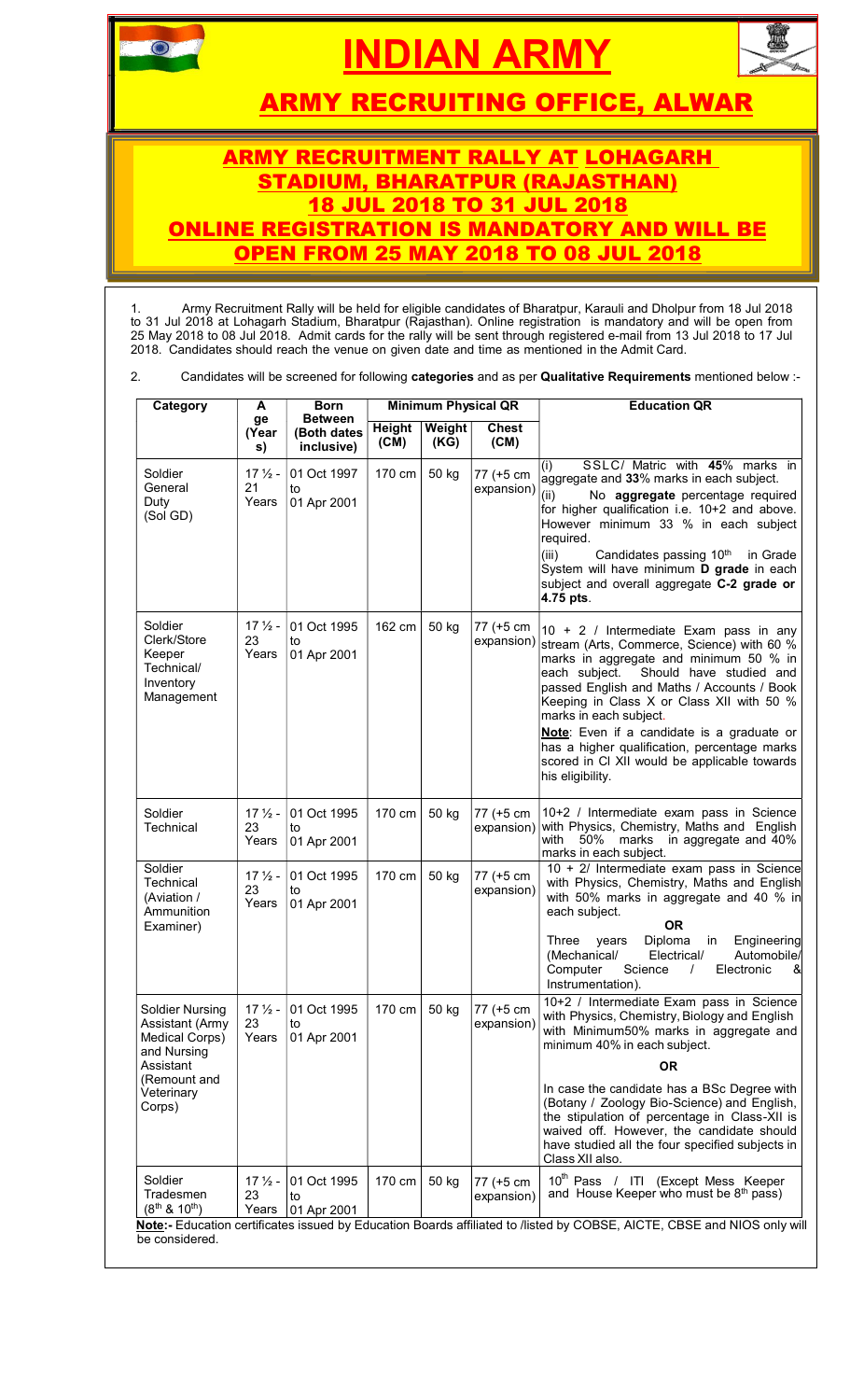| Category                                                                                                                                                                     |                                                                                                                                                                                                                                                                                                                                                                                 |                                                 | Height (Cms) Chest (Cms) Weight (Kgs) |                |
|------------------------------------------------------------------------------------------------------------------------------------------------------------------------------|---------------------------------------------------------------------------------------------------------------------------------------------------------------------------------------------------------------------------------------------------------------------------------------------------------------------------------------------------------------------------------|-------------------------------------------------|---------------------------------------|----------------|
| Sons of Servicemen (SOS) / Ex-Servicemen (SOEX) / War Widows<br>(SOWW) / Widows of Ex-Servicemen.                                                                            |                                                                                                                                                                                                                                                                                                                                                                                 | 2                                               |                                       | 2              |
| Adopted son / son-in-law of a War Widow, if she has no son including a<br>legally adopted son of Serving Soldier / Ex-Servicemen                                             |                                                                                                                                                                                                                                                                                                                                                                                 | 2                                               | 1                                     | $\overline{2}$ |
| Outstanding Sportsmen (International / National / State / District level<br>having secured 1 <sup>st</sup> / 2 <sup>nd</sup> position in last two years)                     |                                                                                                                                                                                                                                                                                                                                                                                 | 2                                               | 3                                     | 5              |
| @ Note - Relaxation in Physical Standards is either for wards of servicemen / ex-servicemen or sportsmen<br>(not both) and is in addition to the Special Physical Standards. |                                                                                                                                                                                                                                                                                                                                                                                 |                                                 |                                       |                |
| Candidates will be tested as stated below:-                                                                                                                                  |                                                                                                                                                                                                                                                                                                                                                                                 |                                                 |                                       |                |
|                                                                                                                                                                              | Physical Fitness Test (At Rally Site - Lohagarh Stadium, Bharatpur (Raj))                                                                                                                                                                                                                                                                                                       |                                                 |                                       | <b>Remarks</b> |
| 1.6 Km Run                                                                                                                                                                   | Beam (Pull Ups)                                                                                                                                                                                                                                                                                                                                                                 | 9 Feet<br>Ditch                                 | Zig – Zag<br>Balance                  |                |
| Group                                                                                                                                                                        | <b>Pull Ups</b><br>Marks                                                                                                                                                                                                                                                                                                                                                        | Marks                                           |                                       |                |
| Group I - Upto 5 Min 30 Sec<br>Group II - 5 Min 31 Sec to 5 Min<br>45 Sec                                                                                                    | 10<br>60<br>09<br>48<br>08                                                                                                                                                                                                                                                                                                                                                      | 40<br>Need to<br>qualify<br>33<br>27            | Need to qualify                       |                |
|                                                                                                                                                                              | 07<br>06                                                                                                                                                                                                                                                                                                                                                                        | 21<br>16                                        |                                       |                |
|                                                                                                                                                                              | Physical Measurement (At Rally Site - Lohagarh Stadium, Bharatpur (Raj))                                                                                                                                                                                                                                                                                                        |                                                 |                                       |                |
|                                                                                                                                                                              | Physical Measurement will be carried out as per the Physical standards listed at<br>Para 2 above                                                                                                                                                                                                                                                                                |                                                 |                                       |                |
|                                                                                                                                                                              | <b>Medical Test</b>                                                                                                                                                                                                                                                                                                                                                             |                                                 |                                       |                |
| (a) As per laid down medical standards at the Rally Site.<br>Specialist review should present themselves to the nominated MH within 14 days of the referral                  | (b) Unfit candidates will be referred to MH for specialist review. Candidates referred for                                                                                                                                                                                                                                                                                      |                                                 |                                       |                |
|                                                                                                                                                                              | and report back to ARO for issue of Admit Card for CEE in case declared FIT.<br>Written Test through Common Entrance Examination (CEE)                                                                                                                                                                                                                                          |                                                 |                                       |                |
| concerned specialist/specialists at MH.                                                                                                                                      | (a) Will be conducted for medically fit candidates at nominated venue. Location, date and<br>time of written test will be intimated at Rally Site and through Admit Cards.<br>(b) Admit card for the CEE for the Rally Fit candidates will be issued at Rally Site itself.<br>(c) Admit card for the CEE for the Review Fit cases will be issued after getting medically fit by |                                                 |                                       |                |
|                                                                                                                                                                              | <b>Bonus Marks in CEE</b>                                                                                                                                                                                                                                                                                                                                                       |                                                 |                                       |                |
| <b>Particulars</b>                                                                                                                                                           | Sol GD & Sol<br>Tradesmen (8th & 10th)                                                                                                                                                                                                                                                                                                                                          | Sol Clerk/SKT, Sol NA/Vet<br>& Sol Technical    |                                       |                |
| Wards of SOS, SOEX, SOW and SOWW                                                                                                                                             | 20 marks                                                                                                                                                                                                                                                                                                                                                                        | 20 marks                                        |                                       |                |
| <b>Outstanding Sportsmen-</b>                                                                                                                                                |                                                                                                                                                                                                                                                                                                                                                                                 |                                                 |                                       |                |
| (i) Represented India at<br>International level.                                                                                                                             | International - 20                                                                                                                                                                                                                                                                                                                                                              | International - 20                              |                                       |                |
| (ii) Represented State at<br>National level.                                                                                                                                 | National - 15                                                                                                                                                                                                                                                                                                                                                                   | National - 15                                   |                                       |                |
| (iii) Represented District at<br>the State level                                                                                                                             | State Level - 10                                                                                                                                                                                                                                                                                                                                                                | State Level - 10                                |                                       |                |
| (iv) Represented University<br>Team or Regional Team at<br>District level and earned<br>1st/2nd position.                                                                    | State Level - 10<br>University/Distt Level - 05                                                                                                                                                                                                                                                                                                                                 | State Level - 10<br>University/Distt Level - 05 |                                       |                |
| NCC certificates holder:-                                                                                                                                                    |                                                                                                                                                                                                                                                                                                                                                                                 |                                                 |                                       |                |
| NCC 'A' Certificate                                                                                                                                                          | 5 Marks                                                                                                                                                                                                                                                                                                                                                                         | 5 Marks                                         |                                       |                |
| NCC 'B' Certificate                                                                                                                                                          | 10 Marks                                                                                                                                                                                                                                                                                                                                                                        | 10 Marks                                        |                                       |                |
| NCC 'C' Certificate                                                                                                                                                          | Exempted from CEE                                                                                                                                                                                                                                                                                                                                                               | 15 Marks                                        |                                       |                |
| NCC 'C' Certificate and<br>participated in Republic<br>Day Parade                                                                                                            | Exempted from CEE<br>Note: (i) Only one relaxation can be availed. (ii) Bonus marks will be accorded on                                                                                                                                                                                                                                                                         | Exempted from CEE                               |                                       |                |

 $\overline{\phantom{a}}$ 

- 
- (a) **Admit Card**. Printed with Laser Printer on good quality paper (Do not shrink the size).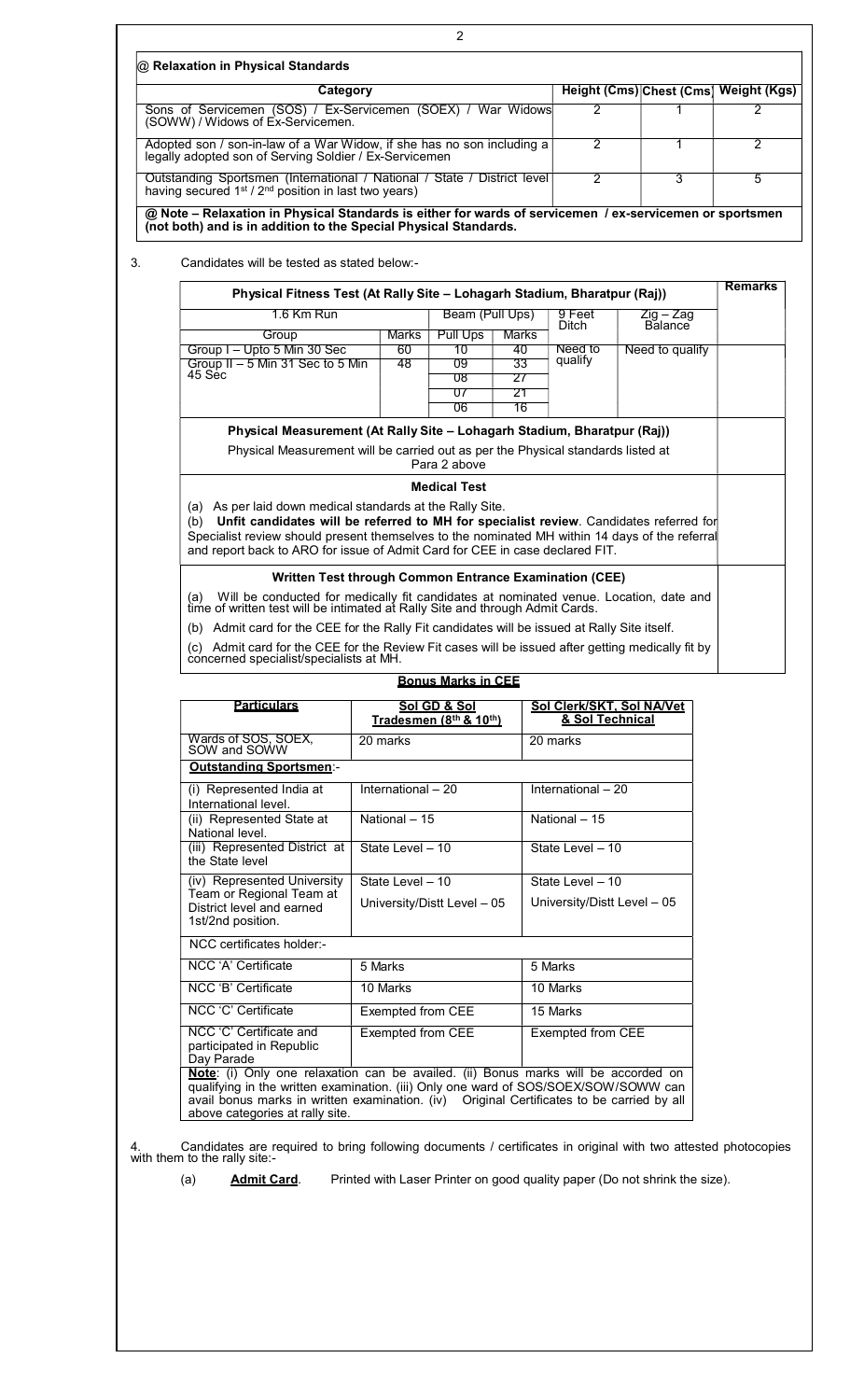### (b) Education Certificates.

 (i) Education Certificates with marks sheet in original of all educational qualifications achieved by candidate i.e. Metric / Intermediate / Graduation etc from recognized School / College / Board / University.

3

 (ii) Provisional / online education certificate should be certified ink signed by the head of the educational institution of concerned Board / University.

 (iii) Candidates with matric certificate from Open School should bring School Leaving Certificate countersigned by BEO/DEO.

(iv) Degree holder candidate will produce Provisional / Original Degree issued by University.<br>Candidates studied from NIOS, required to produce transfer cert (TC) of class 8<sup>th</sup>/9<sup>th</sup> duly<br>countersigned by the respective

(c) Domicile Certificate. Bonafide Rajasthan Domicile (Mool Niwas) Certificate with photograph duly authenticated by Tehsildar/District Magistrate and to be prepared from e-Mitra in original.

Caste Certificate. Caste Certificate with photograph duly authenticated by Tehsildar/District Magistrate and to be prepared from e-Mitra in original.

(e) Religion Certificate. Religion Certificate issued by the Tehsildar/SDM (If religion as "SIKH/HINDU/MUSLIM/CHRISTIAN" is not mentioned in caste certificate).

 (f) School Character Certificate. School Character Certificate issued by the School/College Principal/Headmaster, where the candidate last studied.

(g) **Character Certificate**. Character Certificate with photograph issued by Village Sarpanch/Municipal Corporation within last six months and Character Certificate duly authenticated by Police Authority and to be prepared from e-Mitra in original.

**Unmarried Certificate**. Unmarried Certificate for candidates less than 21 years of age with photograph issued by Village Sarpanch/Municipal Corporation within last six months.

Relationship Certificate. SOS / SOEX / SOW / SOWW Candidates are required to produce the (j)<br>following documents:-

Relationship certificate issued from respective Record Office only duly signed by Record Officer with Personal number, Rank, Name and particular of the Record Officer issuing the Relationship Certificate with office seal/stamp is endorsed.

(ii) A declaration to the effect as mentioned below in Affidavit on Ten Rupees Non-Judicial Stamp paper prepared by the ESM duly signed by  $1<sup>st</sup>$  Class/Executive/ Judicial Magistrate is required to be submitted by the candidate at rally site. The ESM will mention particular of all sons including name, date of birth and their employment/ occupation in the affidavit and declare that "I am willing to avail SOEX benefits for only one son name  $\_\_\_\$ , whose date of birth is  $\_\_\_\_\_\_\_\_\,.$ I have not availed SOS/SOEX benefits for another son earlier, if my statement is found fake/wrong at later stage, legal action can be initiated against me besides candidature of my son will be canelled by the military authority. I shall never challenge for the same in the Hon'ble Court of Law".

(iii) Original Discharge Book of Ex-Serviceman also to be produced. Name and date of birth of the candidate must have been recorded in it.

(k) **NCC Certificate**. NCC A/B/C certificates and Republic Day Parade certificate should have photograph of the candidate duly attested by issuing authority. **Provisional NCC A/B/C pass** certificates will only be accepted if authenticated by concerned NCC Group Commanders.

#### (l) Sports Certificate.

(i) Sportsmen who have represented India at International level and State at National level within the last two years. For list of sports under which relaxation in physical standards is admissible attention is invited to www.joinindianarmy.nic.in website.

(ii) Sportsmen who have represented District at State level and University team or regional team at District level with 1st / 2<sup>nd</sup> position within last two years. Sports certificate should be with registration number and from govt recognized sports institutes / bodies as under:-

- (aa) All Sr/ Jr National Championship certificates Respective National Federation.
- (ab) All state & Distt level certificates Respective State Sports Association.
- (ac) All University level certificates Inter University Sports Board.
- (ad) All school level certificates All India School Games Federation.

(m) **Affidavit**. Duly signed by candidate on Rs 10/- Non-Judicial Stamp Paper as per specimen duly attested by notary will be submitted by candidate.

(n) Single Bank A/C, PAN Card & AADHAR Card. Single Bank A/C, PAN Card and Aadhar Card are mandatory documents for final enrolment for purpose of Pay & Allowances and other social scheme benefits.

(o) Candidate below the age of 18 years should bring the certificate duly signed by the parents/guardians and attested by village sarpanch, stating that the "I am sending my son Name **Date of birth Form Construction** for recruitment in Army on my own interest and there is no objection on him joining the Army. I shall not ask for any compensation due to any injury / illness sustained by my son during screening".

#### 5. Special Instructions.

(a) Candidates are allowed to take part in one category only during recruitment rally.

(b) Recruitment is purely based on merit list depending on available vacancies. Candidates do not have any right to claim on recruitment in Army just for passing in recruitment process.

(c) If any candidates requires correction due to wrong entry data on the web site, he may report Army Recruiting Office, Alwar (Raj) on working days between 0900 hrs to 1400 hrs alongwith all original documents.